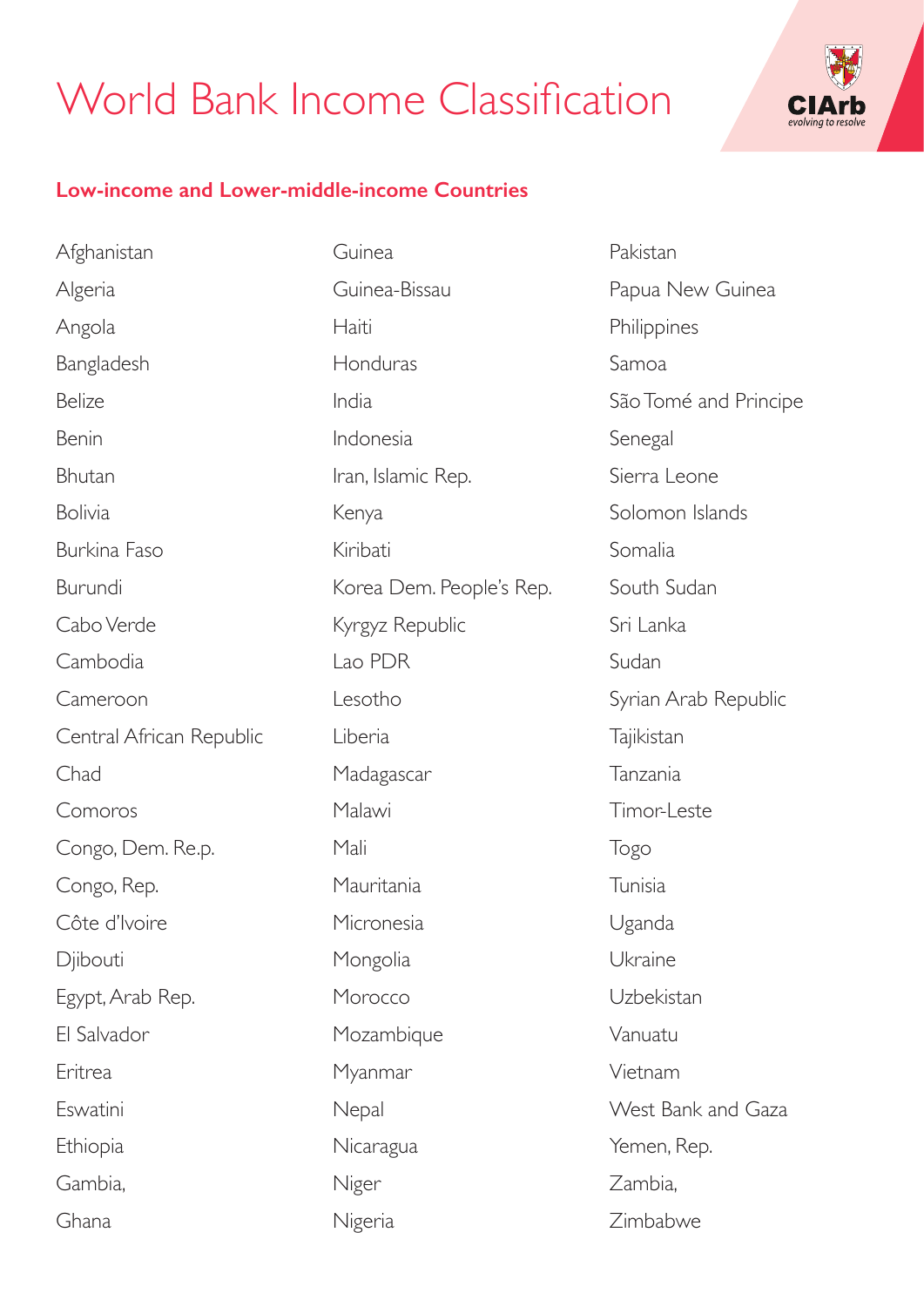## **High-income and Upper-middle-income Countries**

Albania American Samoa Andorra Antigua and Barbuda Argentina Armenia Aruba Australia Austria Azerbaijan Bahamas Bahrain Barbados Belarus Belgium Bermuda Bosnia and Herzegovina Botswana Brazil British Virgin Islands Brunei Bulgaria Canada Cayman Islands Channel Islands Chile China Colombia Costa Rica Croatia Cuba

Curaçao Cyprus Czech Republic Darussalam Denmark Dominica Dominican Republic Ecuador Equatorial Guinea Estonia Faroe Islands Fiji Finland France French Polynesia Gabon Georgia Germany Gibraltar Greece Greenland Grenada Guatemala Guam Guyana Hong Kong SAR Hungary Iceland Iraq Ireland Isle of Man

Israel Italy Jamaica Japan Jordan Kazakhstan Korea Rep. Kosovo Kuwait Latvia Lebanon Libya Liechtenstein Lithuania Luxembourg Macao SAR Malaysia **Maldives** Malta Marshall Islands Mauritius Mexico Moldova Monaco Montenegro Namibia Nauru Netherlands New Caledonia New Zealand North Macedonia